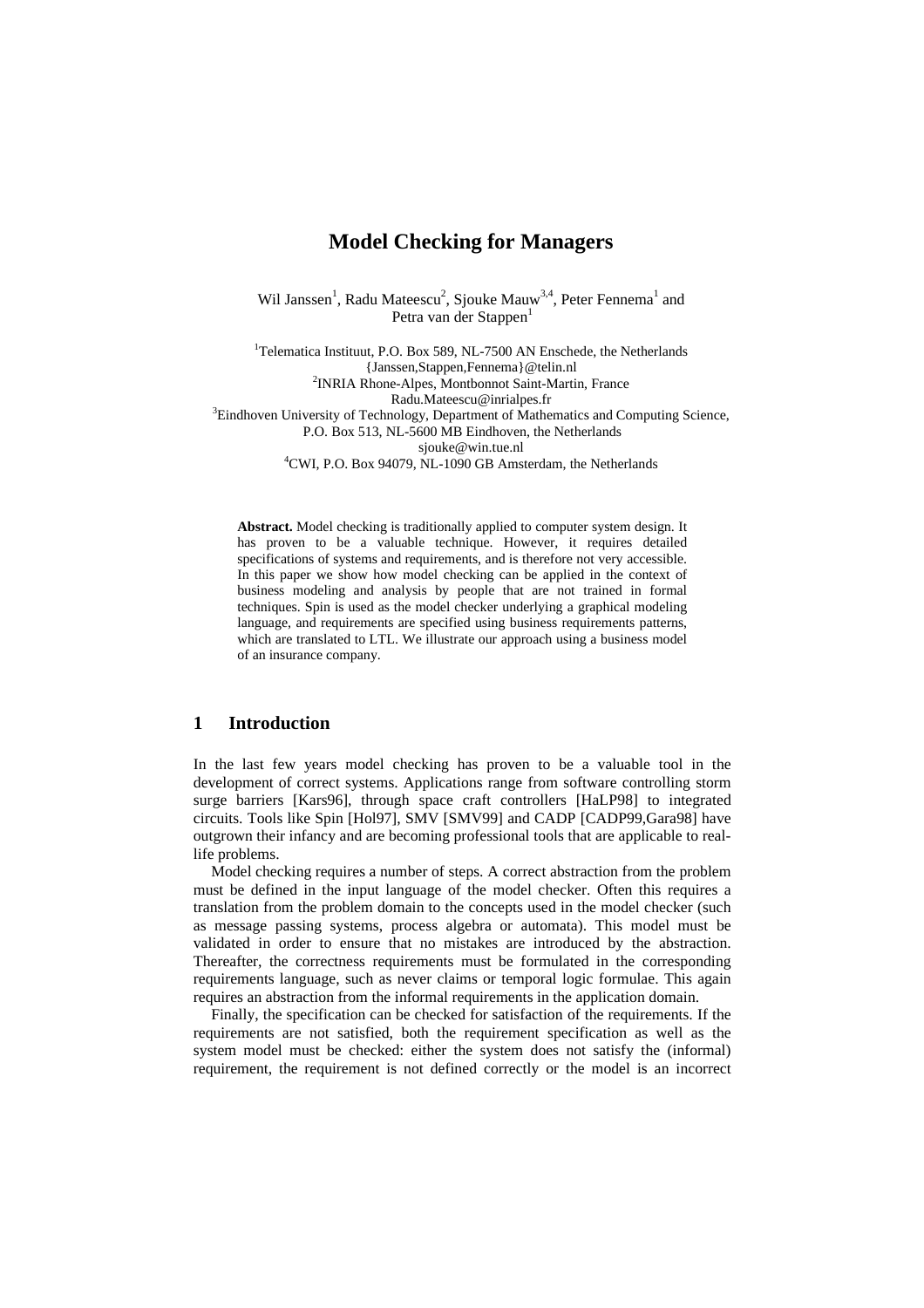abstraction of the system. To do so, the counter example must be translated back to the application domain.

All in all, this makes model checking complex and cumbersome: designing systems is not easy, developing specifications is a complex task and defining the right correctness requirements must be done carefully. Model checking is an activity for skilled computer scientists and engineers, isn't it?

Well, to a certain extent this is true. However, we argue that when given the appropriate tools and methods model checking can be made accessible to a large audience. Even for people that are not trained in formal techniques, model checking can be a valuable tool for developing correct systems. In the Testbed project [FrJa98] we have developed tools and methods for business process modeling and analysis, aiming at business analysts. Business analysts usually have a background in business administration and little or no knowledge of computer science. Testbed employs a graphical modeling language that closely corresponds to the concepts relevant to business modeling (activities, actors, co-operation, responsibilities, duration and so on). The tool Testbed Studio allows for easy modeling of business processes and provides a number of means of analysis, for both quantitative as well as functional properties (completion time, workloads, critical path, data flow, process type, multistep simulation and so on).

In [JMMS98] we showed that model checking can be applied in the context of Testbed and business modeling. On the basis of an operational semantics a translation from our business modeling language to Promela was defined. Model checking proved to help in validating and verifying business models. However, this was still performed by formalists outside the tool Testbed Studio. Model checking by managers requires a different approach.

Spin is "under the hood" of one of the analysis tools in Testbed Studio. Requirements are defined using a number of predefined patterns: traces of activities, combined occurrence, precedence and consequence. These requirements are translated to Linear Time Temporal Logic (LTL). The business process model is translated to Promela, using an operational semantics. The Promela model and LTL specification are checked using Spin and the outcome is visualized in the graphical environment of Testbed Studio.

Of course, such simplicity comes at a cost: using a fixed number of patterns restricts the expressivity to a large extent. Moreover, no data modeling language has been employed yet, allowing for full state space exploration, even for large models. Still, we carefully selected the patterns in the tool on the basis of a large number of practical applications. The coverage of questions that can be answered is substantial.

By complementing model checking with other means of analysis, especially for quantitative properties [JJVW98] the limitations of model checking in our set up, and the restriction to non-quantitative properties in general, are overcome.

The rest of this paper is organized as follows. We first discuss our graphical modeling language on the basis of an example. We then introduce the patterns used for functional analysis and their translation into LTL. These are illustrated using an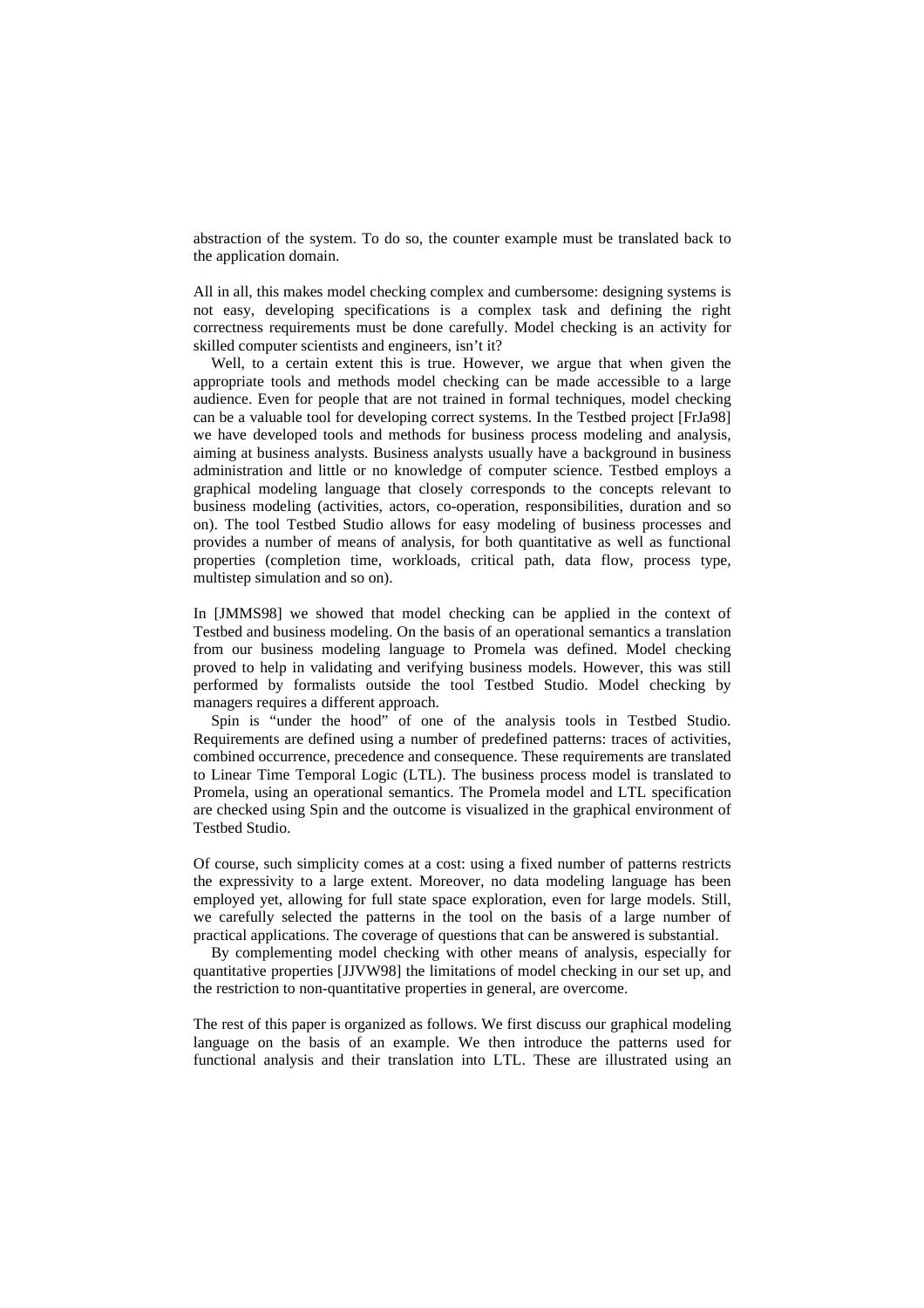example. We conclude with a number of remarks on the implementation and our findings in using Spin in this context.

# **2 Functional analysis in Testbed**

The Testbed project develops a systematic approach for business process engineering, particularly aimed at processes in the financial service sector [FrJa98]. A main objective is to give *insight* into the structure of business processes and the relations between them. This insight can be obtained by making *business process models* that clearly and precisely represent the *essence* of the business organisation. These models should encompass different levels of organisational detail, thus allowing the analyst to find bottlenecks and to assess the consequences of proposed changes for the customers and the organisation itself; see also, e.g. [JaEJ96].

Business modelling languages may be deployed for many different purposes. Not only do they supply a sound foundation for communicating and discussing business process designs, they may be used as well for, e.g.,

- *analysis* of business processes, that is, assessment of qualities and properties of business process designs, either in quantitative or qualitative terms;
- − *export to implementation platforms*, such as workflow management and enterprise resource planning systems;
- *job design*, that is, designing detailed job specifications and generating job instructions.

Every specific purpose of a business modelling language brings about its own specific demands on the language. We first explain our business modeling language and illustrate its use with an example.

#### **2.1 The Testbed modeling language AMBER**

The core of the business modelling language contains concepts that enable basic reasoning about business processes. AMBER recognises three aspect domains:

- the *actor* domain, which allows for describing the resources deployed for carrying out business processes;
- the *behaviour* domain, which allows for describing what happens in a business process;
- the *item* domain, which allows for describing the items handled in business processes.

Here we restrict the discussion to the behaviour domain, as this is the relevant part for model checking. A detailed overview of the language can be found in [EJO+99].

The basic concept in the behaviour domain is the *action*. It models a unit of activity in business processes. An action can only happen when its *enabling condition* is satisfied. These conditions are formulated in terms of other actions having occurred yet, or not. Actions that are performed by more than one actor in co-operation are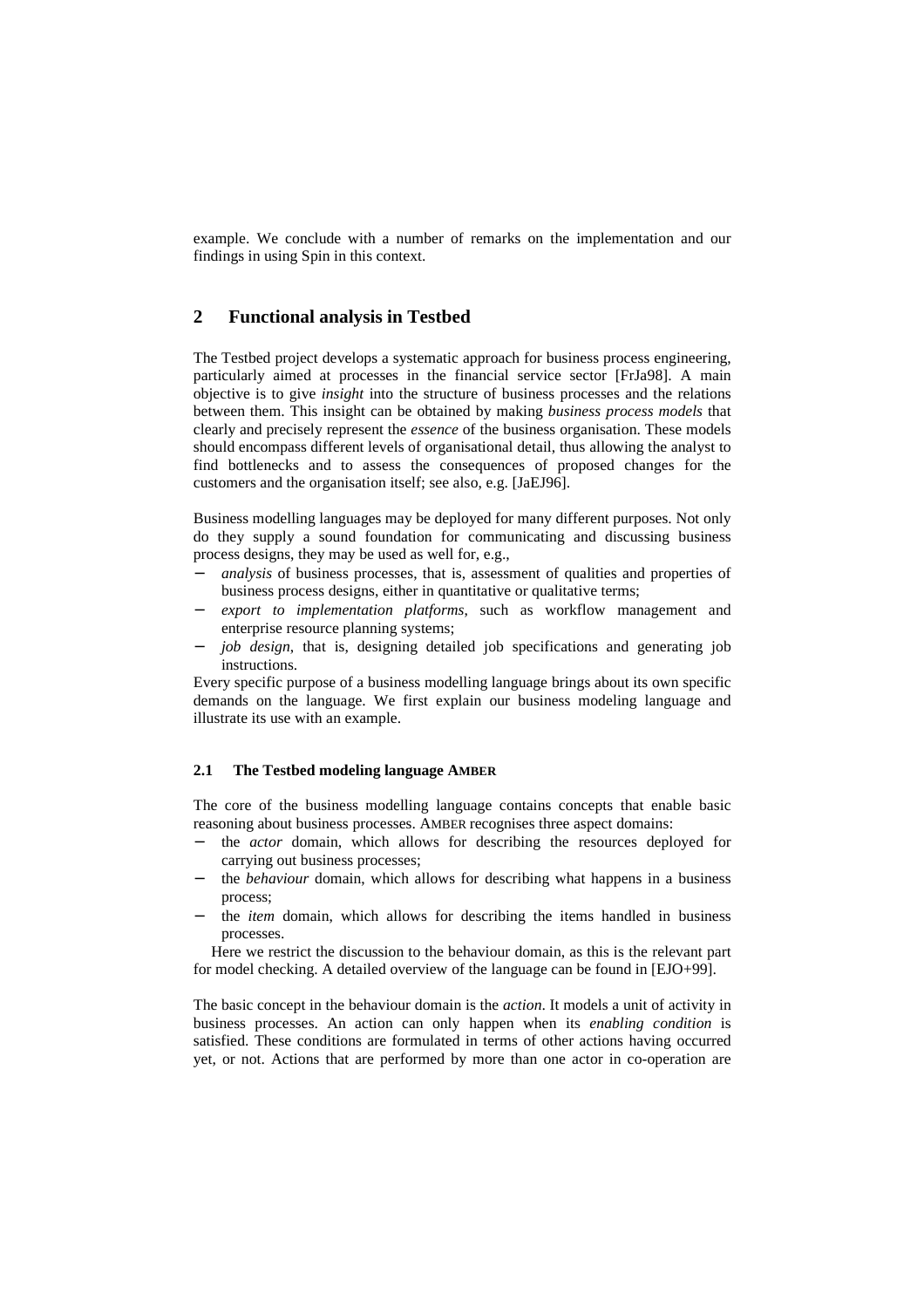called *interactions*. The contribution of an actor to an interaction is represented by a (stretched) semi-circle, e.g. *submit claim* and *receive claim* in figure 2.

Apart from the actions and their properties, causal or temporal relations between actions are important elements of a behaviour model. Figure 1 gives an overview of the main relations:

- The simplest situation is a single causality relation, which means that a certain action can only start when another (preceding) action has finished.
- − We have two types of *splits*:
	- 1. an *or*-split, which means that after completion of the preceding action one of a number of possible actions is chosen.
	- 2. an *and*-split, which means that after completion of the preceding action several other actions can take place *in parallel*.
- − Finally, we have two types of *joins*: an *or*-join (disjunction) indicates that *at least one* of the preceding actions must have been completed before an action can start, while an *and*-join (conjunction) indicates that *all* preceding actions must have been completed.



**Fig. 1.** (Inter-) action relations.

The use of these relations is illustrated in the behavior model below.



**Fig. 2.** The claim submission process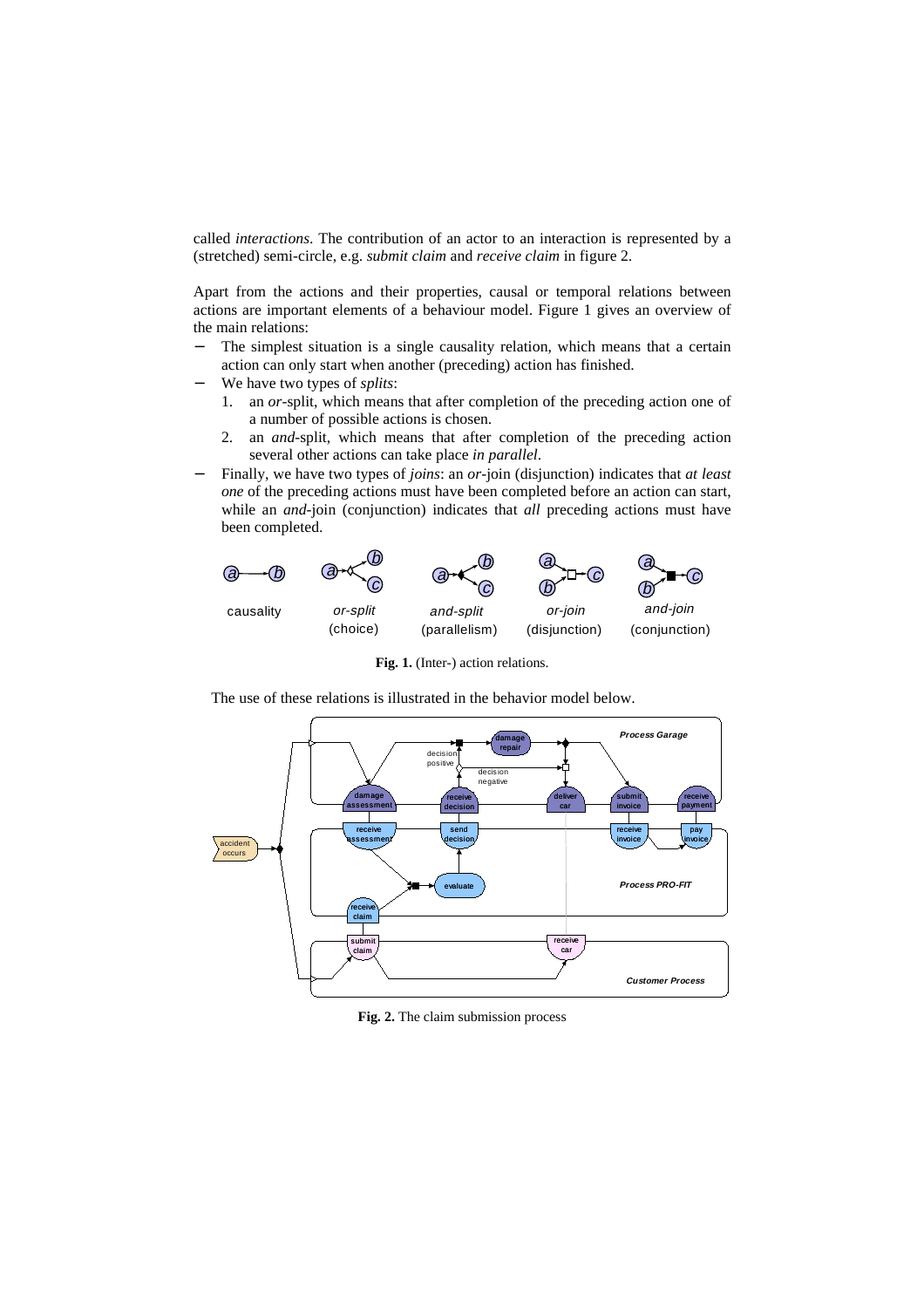In figure 2 we model the claim submission process of an insurance company called *PRO-FIT*. After an accident occurs, the customer submits a claim to PRO-FIT. When the damage assessment has been submitted as well, the claim can be evaluated, leading either to a positive or a negative decision. In case of a positive decision the car is repaired and delivered, and the invoice is paid.

Data (the item domain) is not treated in this paper, as it is not yet taken into account in the functional analysis.

## **2.2 Analyzing AMBER models**

Business models as described above function as a blueprint for the actual implementation. Procedures for people are derived from them and they may even function as a specification of the workflow implementations. Many business modeling environments have export possibilities to workflow. Therefore, the correctness of the business model becomes crucial to the company.

"Correctness" is a difficult property. It has quantitative elements (there are sufficient resources to do the work, completion time is according to the critical success factors of the organization and so on) as well as functional properties. Functional properties often concern the control flow in the process: every accepted claim should be accompanied by an assessment, no claim can ever be rejected as well as accepted, and so on. If models are small, simulation can give sufficient insight in the model to validate them. However, if processes –and thus their models- grow larger it becomes more difficult to check them. Model checking then becomes an interesting idea.

Unfortunately, the proper use of model checking techniques is not easy. It should be done at the abstraction level of the user: he or she should be able to define both the business models as well as the corresponding correctness requirements in the way he or she thinks. For Testbed this means models must be AMBER models, and requirements should be stated in (almost) natural language expressing occurrence of actions and their relations.

In [JMMS98] we showed how to translate AMBER models to Spin on the basis of a state machine description of the model. This resulted in highly compact Promela specifications of business models. The correctness requirements, however, were still formulated in LTL. Experiments, even with trained formalists, have shown that the specification of LTL queries was more a source of mistakes than the actual business models themselves. For practical applications in our context LTL is unacceptable. Therefore, we aimed at developing an easy to use and dedicated way to express requirements on AMBER models.

# **3 Enhancing usability with patterns**

Hence, in this case we need an easy-to-use link to Spin, tailored to applying Spin to business models. We built such a link that offers the user a choice between a number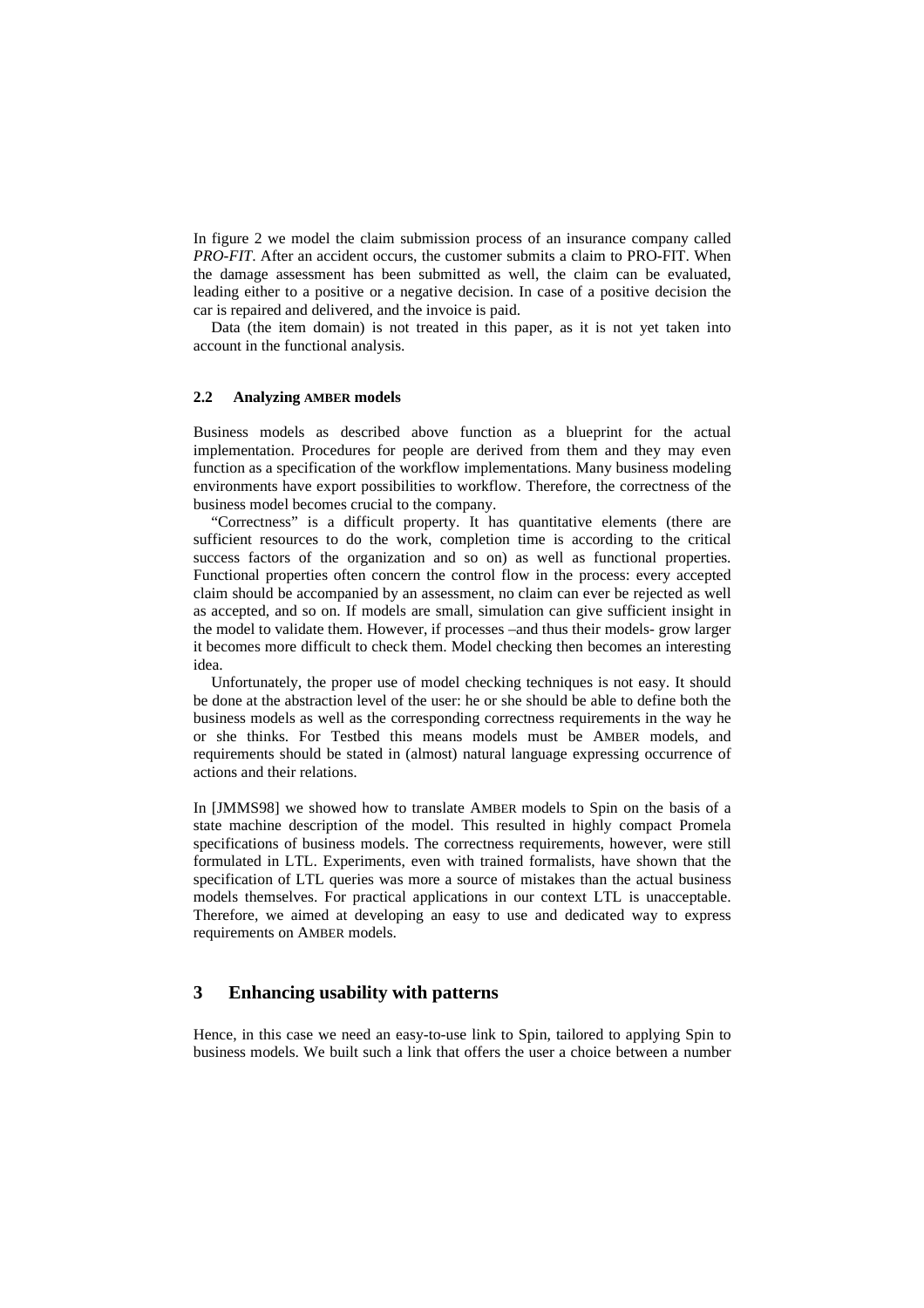of selected query types. The user can instantiate a query by setting a number of parameters. We call these query generators *patterns*.

#### **3.1 Identifying patterns**

Our approach to identifying patterns is a pragmatic one, starting from a business perspective. We studied a large number of business cases, for which process models were drawn. For each case relevant questions that might be answered using model checking were listed. The questions were divided into categories, after the complicating factors contained in the question. Each question was judged on solvability by model checking.

When looking for patterns, we found four types of questions that occur often. These are relatively simple questions. More complicated questions often concern the relation between two of these questions. The four patterns are:

- 1. Sequences of activities, e.g. "the sequence of activities *submit claim*, *receive payment* can (or can never) occur";
- 2. Consequences of activities, e.g. "every submitted claim will lead to *receive payment* and *receive car*";
- 3. Combined occurrence or exclusion, e.g. "*evaluate* and *pay invoice* always occur together";
- 4. Required precedence of activities, e.g. "*receive car* requires that *repair car* has happened".

These patterns are illustrated using a larger example in section 5.

We present our four patterns in table form. The tables contain both text fields and variable fields. A question is derived from the pattern by filling in the variable fields. Variable fields for (sets of / lists of) actions may be filled with any action from the current model (represented in bold and italicized). Other variable fields offer a choice between some predefined values. This choice is indicated in the table by a column with one italicized value in each entry. The first value listed is the chosen default. The meaning of the patterns is explained and examples are given. Two choices that often appear are that between an, each, and all, and that between ever, never, and always.

The word "an" acts as existential quantifier: the query *an action leads to…* should be read as *Does an action exist that leads to …*. Less trivial is the difference between *each* and *all*. If we ask whether *each* action leads to *y*, we mean to ask whether each individual  $x$  from  $X$  leads to  $y$ . If we ask if *all* actions lead to  $y$ , we mean to ask whether all actions  $x \in X$  together lead to *y*. Thus if all  $x \in X$  are executed, will *y* be executed?

The word "ever" can be viewed as existential quantifier: "property *p* ever" should be interpreted as: there is a run for which the property *p* holds. "Never" refers to the opposite: there is no run in which the property holds. The word "always" stands for the phrase "in all possible runs". For Spin this means to check the property (not *F*) in the case of never, and to check *F* in the case of always:

 $\Box$  never *F* =  $\neg \exists$  path *p*.  $p \models F$  $=$   $\forall$  paths *p*. *p*  $= \neg F$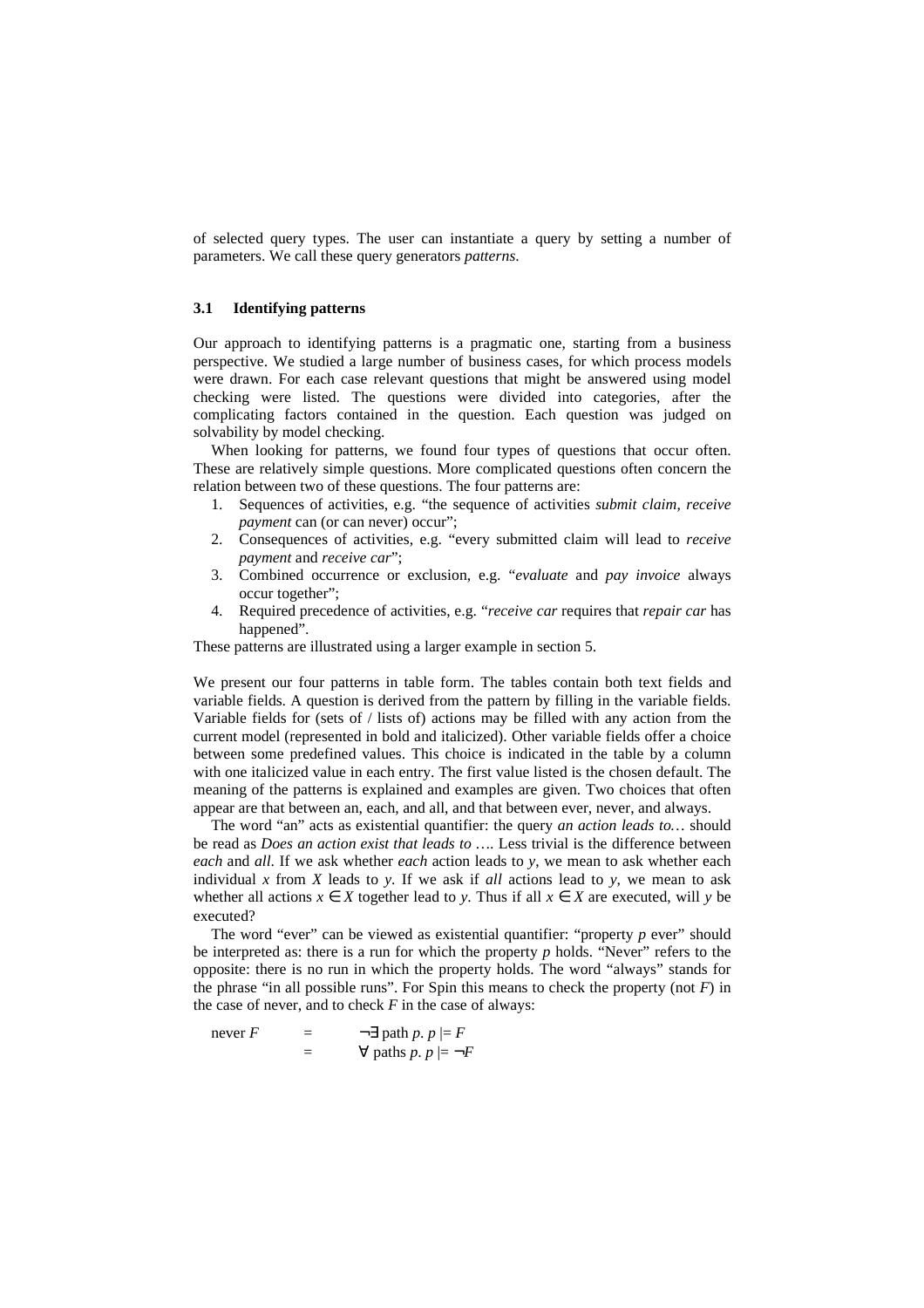|            |     | $\neg F$ is true in Spin                      |
|------------|-----|-----------------------------------------------|
| ever $F$   |     | $\exists$ path p. $p \models F$               |
|            |     | not ( $\forall$ paths p. p $\models \neg F$ ) |
|            |     | $\neg F$ is false in Spin                     |
| always $F$ | $=$ | $\forall$ paths p. $p \models F$              |
|            |     | $F$ is true in Spin                           |

#### **Pattern 1: Tracing**

| The series of actions | $[a_1, a_2, , a_n]$ | occurs | ever   |
|-----------------------|---------------------|--------|--------|
|                       |                     |        | alwavs |
|                       |                     |        | never  |

Queries derived from pattern 1 check whether actions  $a_1$ ,  $a_2$ , through  $a_n$  occur in this order in the model. They need not occur consecutively: other actions may occur in between. This pattern is typically used to check a scenario. The pattern may also be used to check necessity of certain actions, for example by checking whether an action lies on the path that runs from customer to customer.

#### **Pattern 2: Consequence**

|     | Each   action(s) from | $\mathbf{x}$ | lead(s) to | an  | $\arctan(s)$ from $\ln$ |  |
|-----|-----------------------|--------------|------------|-----|-------------------------|--|
| Alı |                       |              |            | all |                         |  |
|     |                       |              |            |     |                         |  |

This pattern is typically used to make sure that certain actions are executed, for example: after a decision concerning a damage claim, both the treasury department and the customer should be informed. It may also be used to check one property for two alternative paths, to see, for example, if both achieve the desired result. The query "each action from {expert judgement, standard judgement} leads to an action from {draw up rejection, draw up policy}" is an example.

#### **Pattern 3: Combined occurrence**

| All actions from | X | occur together always      |  |
|------------------|---|----------------------------|--|
|                  |   | occur together ever        |  |
|                  |   | occur together never       |  |
|                  |   | exclude one another always |  |

The difference between "excluding one another" and "not occurring together" may need some clarification. The option "All actions of set *X* occur together never" should be interpreted as "There is no run in which all actions of set *X* occur together". The option "All actions of set *X* exclude one another always" should be interpreted as pairwise exclusion, that is "In each run, if one action of *X* occurs, the remaining actions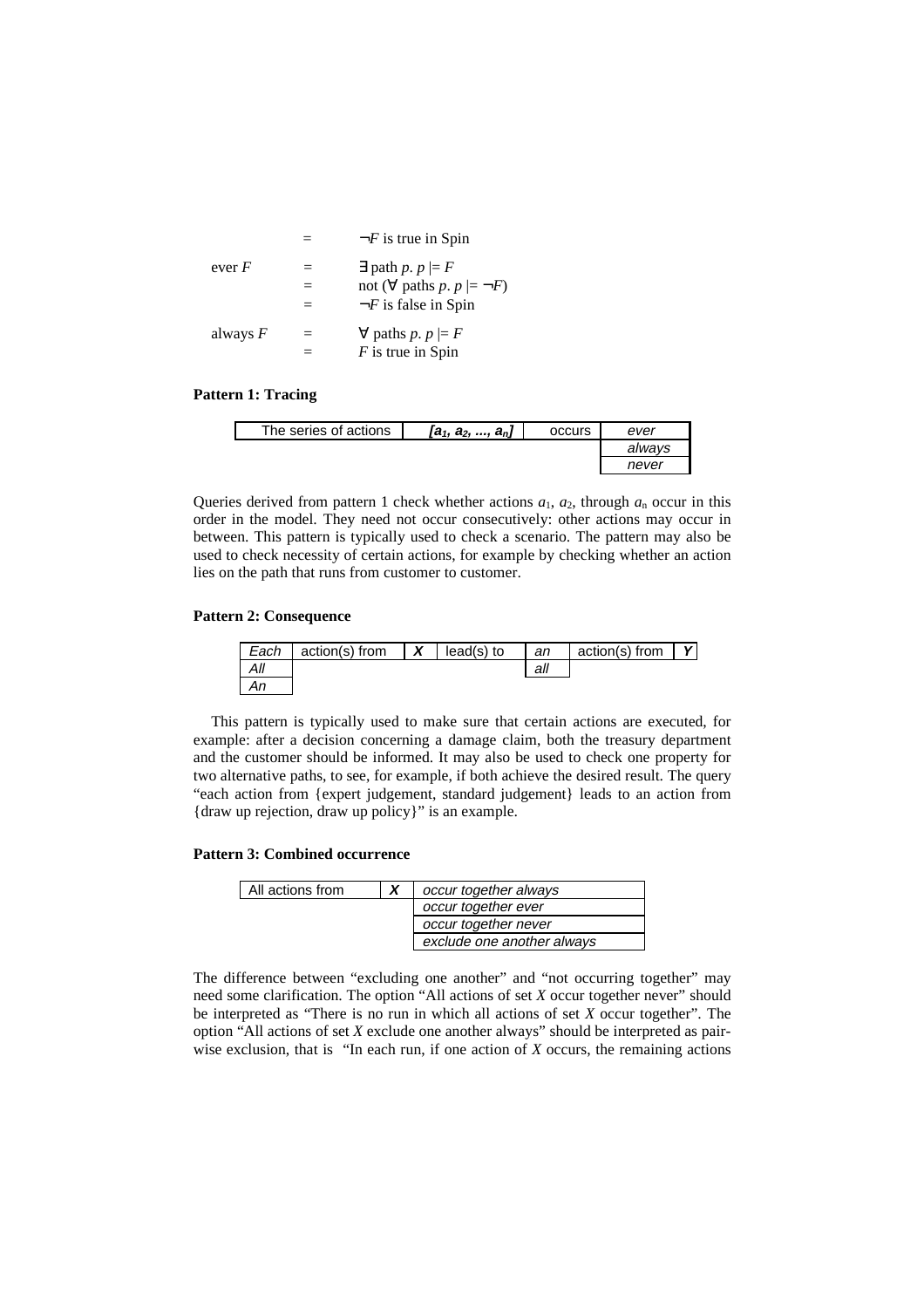in  $X$  do not occur". This difference is quite subtle, and not easy to explain to nonexpert users. Explicit methodological guidance is a prerequisite.

Model checking is often used to rule out hazards and this pattern can be used for this purpose. An example is a complex process which includes a decision. The company wants to rule out that two different decisions are taken for one and the same case, which might happen because of splitting up the process or because of overlapping decision rules. We check whether a policy application can end up with two employees, who make different decisions using the query "all actions from {draw up rejection, draw up policy} exclude one another always".

The pattern can also be used to ensure the coupling of certain actions, like the case that both the treasury department and the customer are always informed.

### **Pattern 4: Precedence**

| Each | action(s) from | $\blacksquare$ | require(s) | an  | action(s) from | X |
|------|----------------|----------------|------------|-----|----------------|---|
| Аn   |                |                |            | all |                |   |
| Αll  |                |                |            |     |                |   |

Pattern 4 ensures that all requirements for an activity to take place are fulfilled. A typical example is the fact that a customer should have a policy and have paid his contribution, before he can claim. The insurance company wants to make sure that if the customer does claim, without having paid his contribution, it is impossible for the claim to be settled anyway. This pattern can also be used to answer questions like what actions cause a certain customer contact and what functions are needed to create a certain product.

Of course, these patterns do not cover everything. One of the analysis questions asked for most is counting: "how often do the customer and PRO-FIT interact?". "How often is a claim checked for completeness?" Such patterns are difficult to implement without adapting the specification rigorously. Moreover, they require multiple analysis runs (can it occur once, then check if it can occur twice; if so, check for three et cetera). As yet, we have found no way to do this in an elegant way.

Furthermore, we would like to have a way to check for "model inclusion": is this AMBER model implemented by this process? We come back to this in the section on future work.

Dwyer et al. [DAC98] have worked on patterns for use in software development. Their basic elements are recognizable in our patterns:

- *Occurrence patterns*: the choice between ever, never, and always.
- *Ordering patterns*: precedence and response appearing in our patterns 4 and 2 respectively.
- *Compound patterns*: applying a pattern to more than one action at a time.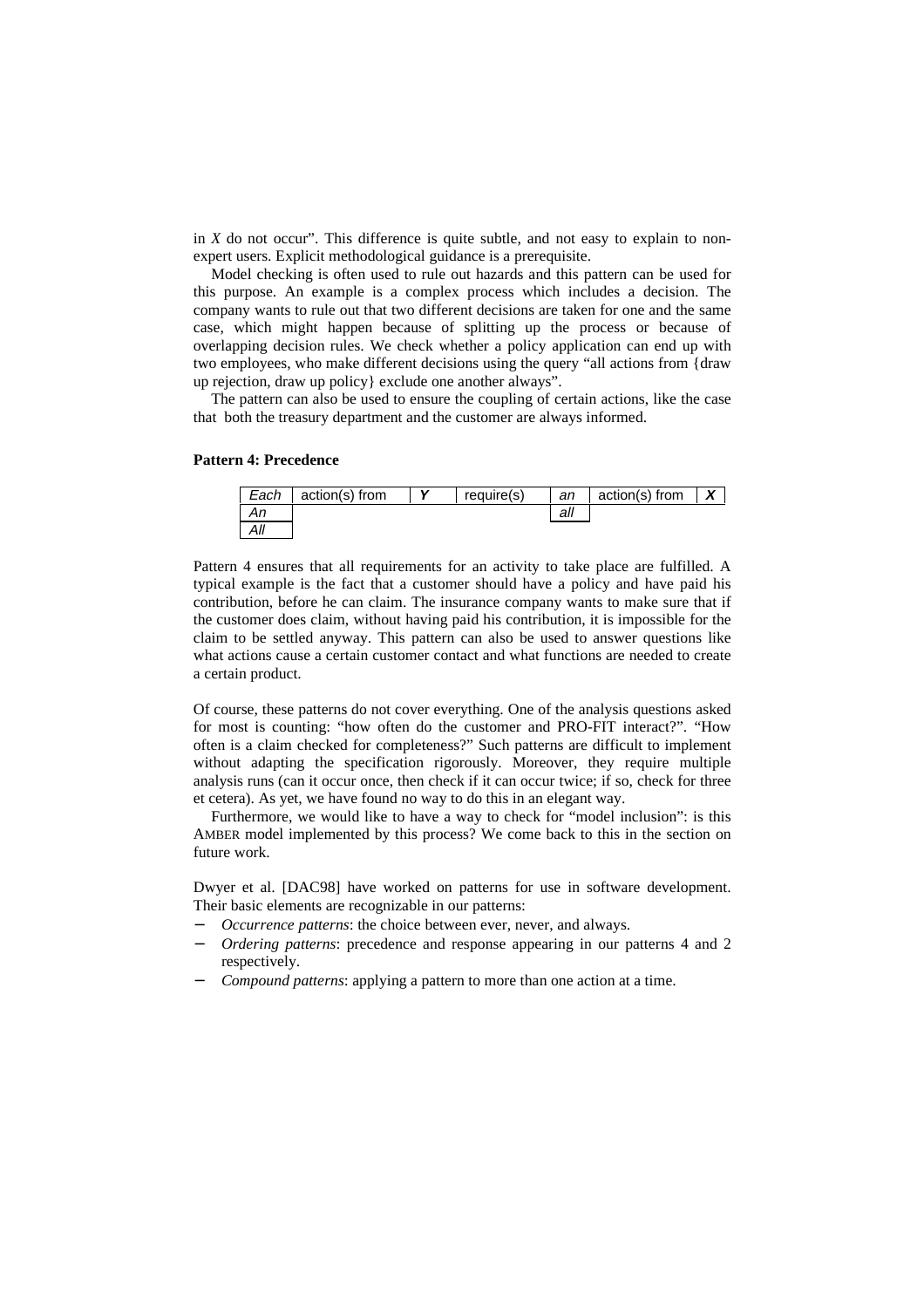## **4 Implementation**

In order to link a graphical tool such as Testbed Studio to Spin, including translation of queries, a number of steps must be taken in the tool. Besides that, good methodological support for the users is needed as well: a good tool without a carefully defined method still does not help; it just increases chaos instead of analyzing it. The methodological part, however, is beyond the scope of this paper.



**Fig. 3.** The steps performed in Testbed Studio.

The approach taken in Testbed is shown in figure 3. Starting points are a business process plus the requirement that the business analyst would like to verify. The process is modeled using AMBER in Studio, and the requirement is defined in terms of the activities in the model. The model is then translated to Promela using the approach discussed in [JMMS98]. The translation uses the business query pattern to know what activities the user is interested in: the translation only generates activity occurrence information for those variables, in order to minimize the state space.

The business query itself is translated to LTL, and thereafter converted to a neverclaim using the Spin LTL translator. The Promela specification and the never-claim together are then checked using Spin. If a trail is generated the outcome is translated back to Testbed Studio and visualized in the tool. The same information is also given to the simulator in Testbed Studio to simulate it, if the user wants to do so.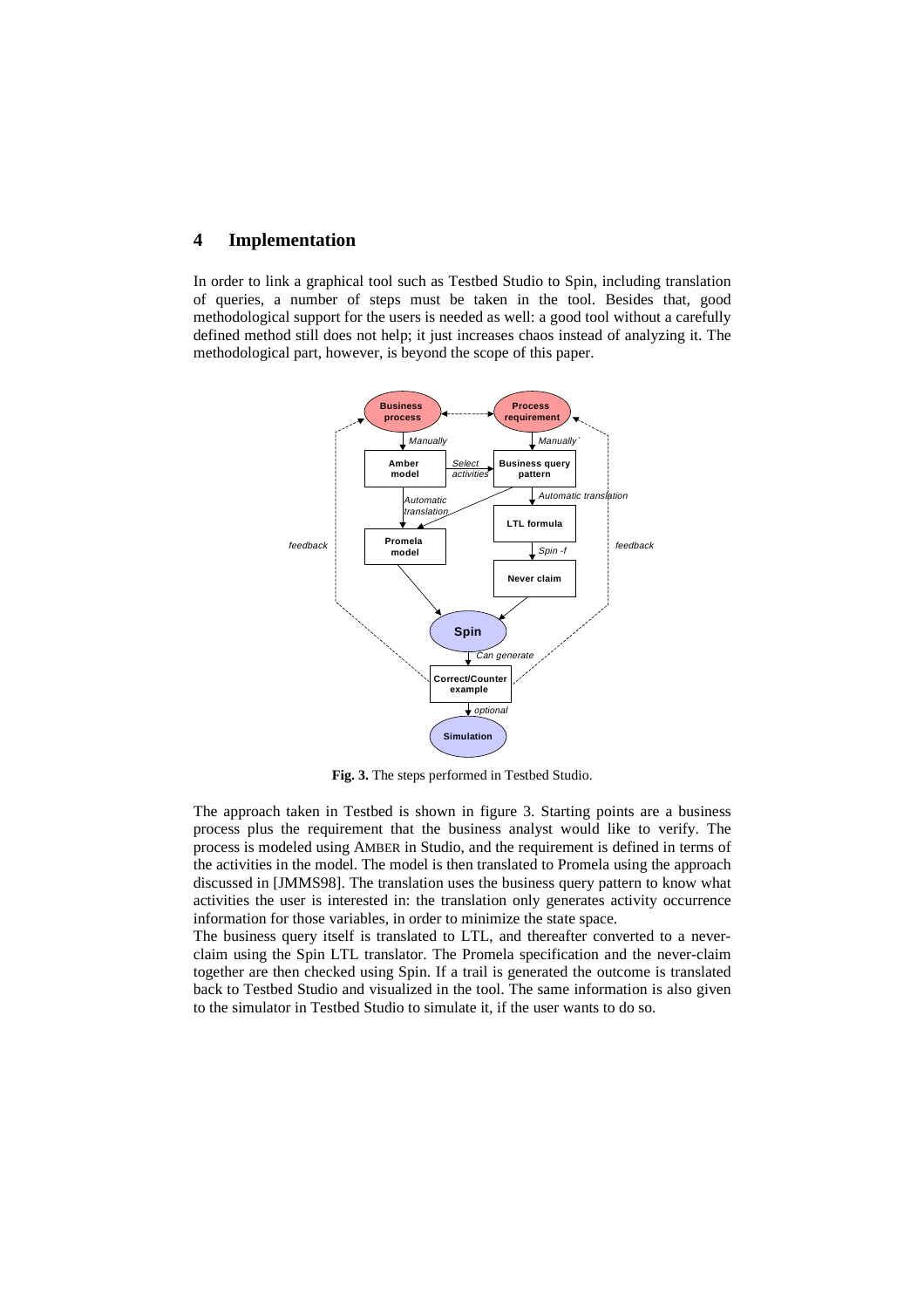Not all AMBER models can be tackled by Spin. AMBER models can be non-finite state due to loops with unbounded parallelism. Models can be checked for finite-stateness before translating them to Promela (see [JMMS98]).

#### **4.1 User interface**

Model checking is only one of the analysis forms offered by Testbed Studio. The user can choose a pattern from a pull-down menu, as shown (in Dutch) in figure 4.

When a pattern is selected, the user can fill in the pattern parameters. Choices between predefined values, like between ever, never, and always, are offered in a pulldown menu. Actions and interactions are incorporated in the query by selecting them in the model, and then clicking the arrow below the input field.



**Fig. 4.** Model checking in Testbed Studio (the current version of the tool is in Dutch).

The result of the query is returned in a new pop-up window. If an example is available, it is shown in the model. Testbed Studio's simulator can run the example. In figure 5 an example is shown of the question "does the series of activities *accident occurs, evaluate, pay invoice* ever occur?" Spin finds an example thereof, by using the LTL formula that states that the series is *impossible*, for which this positive example is a counter example. This trace can then be played in the Studio simulator.

Simulation can be done both using multisteps (maximal progress) or in an interleaving fashion. Interleaving is used for playback of Spin trails. By simulating the outcome of the analysis the user gets insight in why the model does not satisfy the requirement. Such a counterexample is very illustrative. In our approach we do not only give counterexamples, but also positive examples. For example, if the question is whether or not the sequence *accident occurs* followed by *pay invoice* can occur, we can show a positive example thereof. The reason for this is the fact that we can use the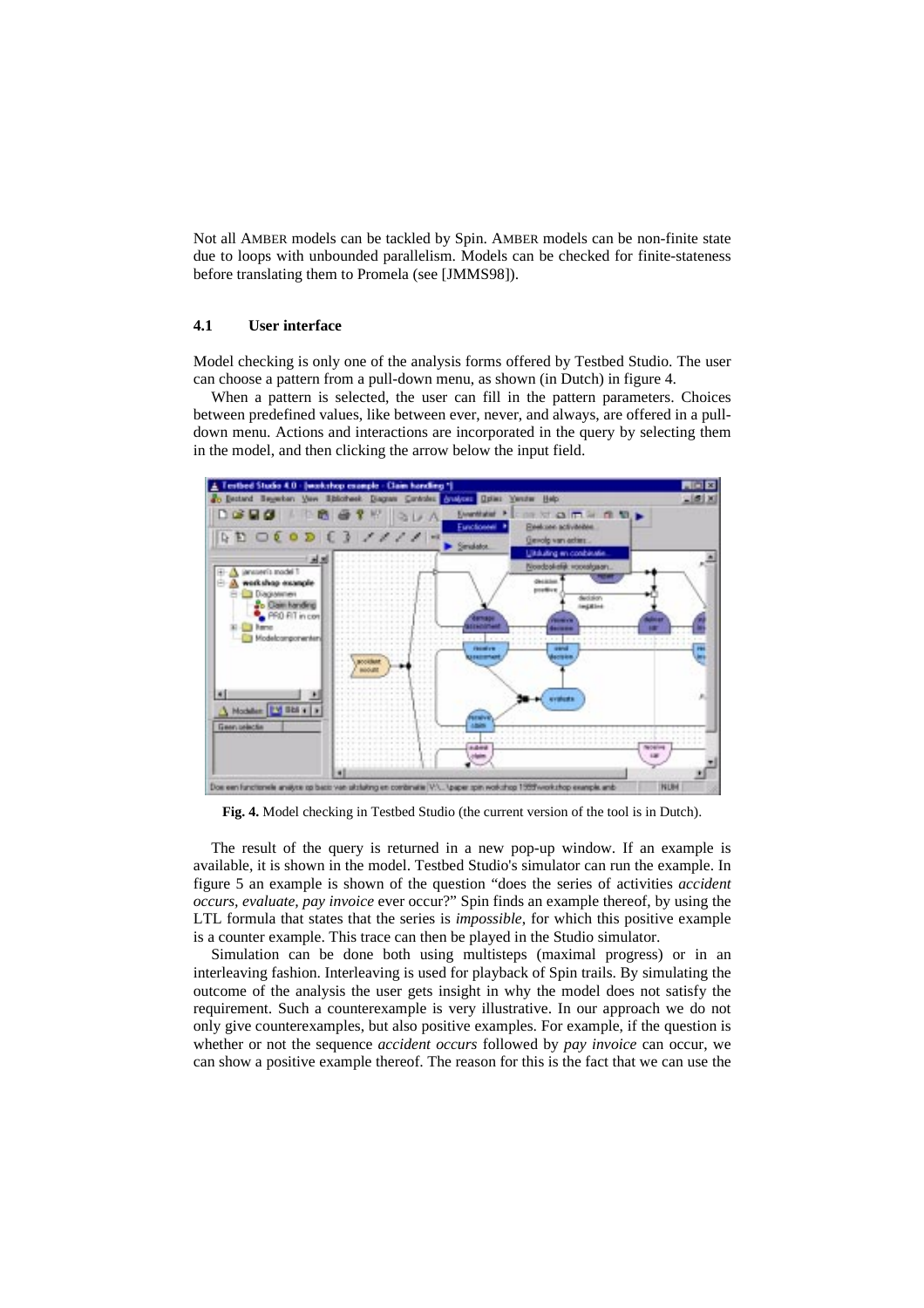query stating that the sequence can *never* occur. For this query, any counterexample is a positive example to the user.



**Fig. 5.** Testbed Studio's functional analysis results.

# **5 Business query patterns illustrated**

In the section on our business modeling language we introduced the insurance company PRO-FIT. Figure 2 showed the claim handling process. We now illustrate a number of the patterns above using this example.

#### *Example of tracing pattern*

Properties that the damage handling process clearly should satisfy are that a customer engaged in an accident always receives a fixed car in the end, and that the car should always be fixed before return. These properties can be checked by the queries "The series of actions [accident occurs, damage repair, receive car] occurs always" and "The series of actions [deliver car, damage repair] occurs never".

Testing the query "The series of actions [accident occurs, damage repair, receive car] occurs always" results in a negative answer. A counterexample is the result, visualizing the case of a negative decision. The query "The series of actions [deliver car, damage repair] occurs never" results in a positive answer, but without an example.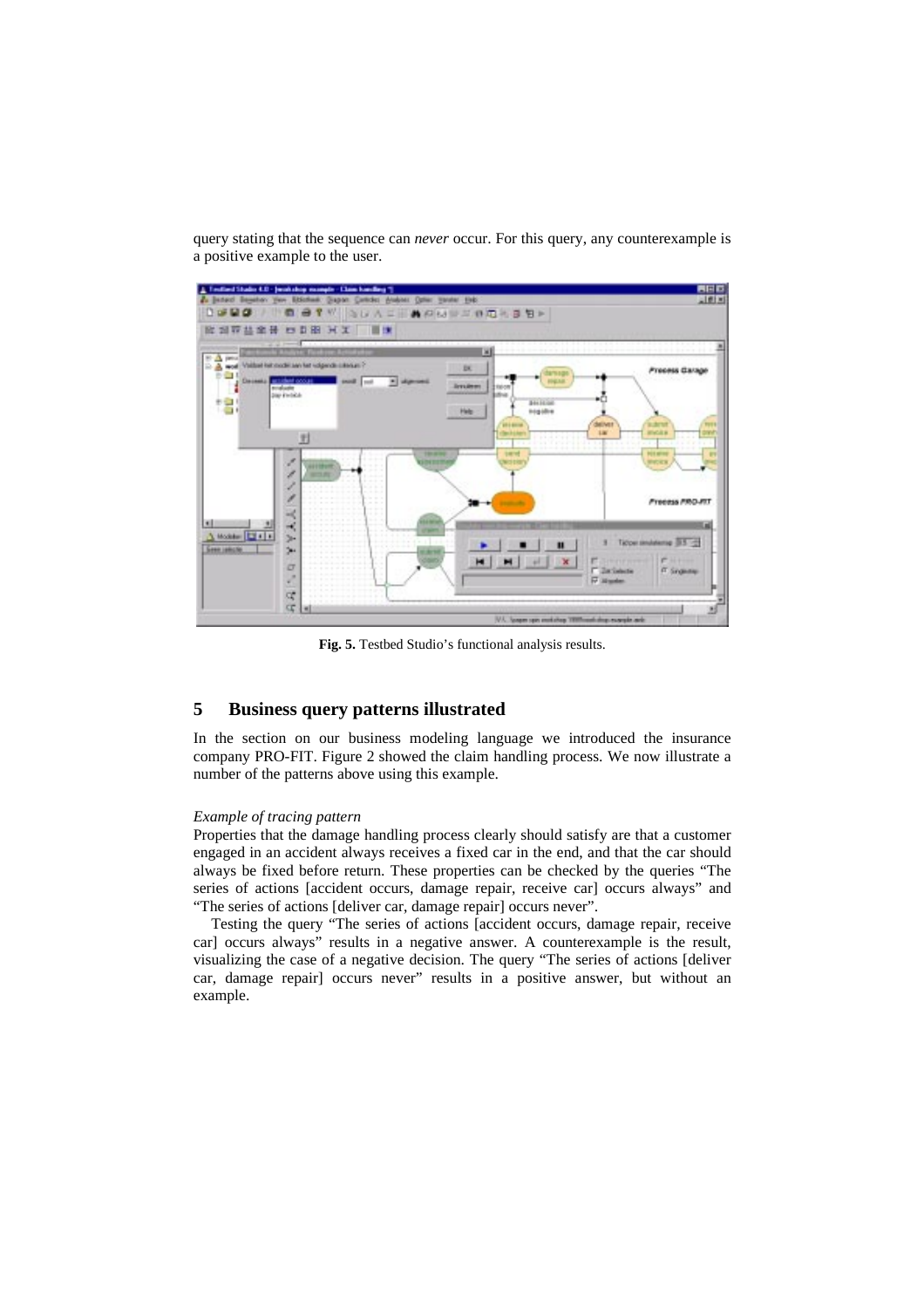#### *Example of consequence pattern*

The option "each" can be used to check one property for two alternative paths, to see, for example, if both achieve the desired result. We might check the two possible decisions in the model with the query "each action from {receive decision} leads to an action from {deliver car}". The query results in a positive answer.

#### *Example of combined occurrence pattern*

We extend the model to demonstrate pattern 3 and assume that in case of a rejection by the insurer, the garage offers the customer to repair the car and charge the customer.



**Fig. 6.** PRO-FIT example extended.

We would like to make sure that the garage does not charge both the insurer and the customer for the same repair. The garage turns out to be reliable: the query "all actions from {submit invoice1, submit invoice2} exclude one another always" gives a positive result. In this case we could have asked the query "all actions from { submit invoice1, submit invoice2} occur together ever". Although the answer is the opposite, it offers the same knowledge.

# **6 Expressing patterns in LTL**

We translated the queries derived from our patterns into LTL. In general, the answer to the query is "yes" if and only if the LTL expression evaluates to *true*. If not, the error trace given by Spin may serve as a counterexample.

In case of the patterns containing a choice between ever, never, and always, we only translated the "never" and "always" queries to LTL. The answer to an "ever" query is deduced from the answer to the corresponding "never" query. When a user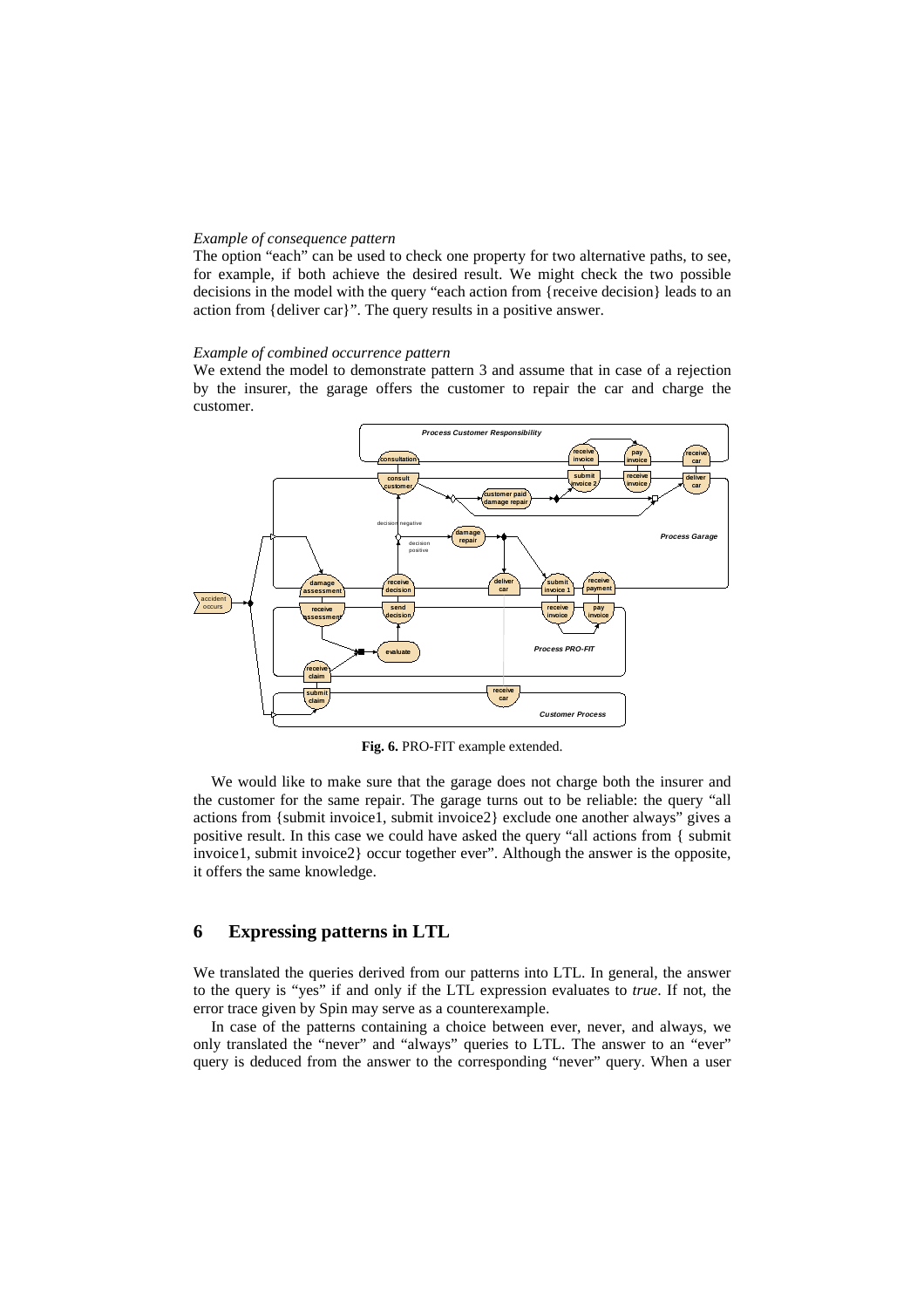asks an "ever" query, the "never" query is applied to the model. The resulting answer is negated to obtain the desired answer:

- if the "never" query results in a "no", the answer to the "ever" query is "yes". The counter example of the "never" query is an example for the "ever" query.
- if the "never" query results in a "yes", the answer to the "ever" query is "no".

Hence, in addition to the common counterexamples, we can return positive examples in some cases as well.

It is not possible to give an example (positive or negative) in all cases. For patterns with a choice between an, each, and all, no examples can be given when the option "an" is chosen. In that case the trace produced by Spin is no counterexample. One cannot show that "No action of X leads to ..." by means of a counterexample; one would have to show all traces from all actions. The full model is the example.

A selection of the translations of the queries is given in Table 1. In this table  $X = \{a_1, a_2, \ldots, a_n\}$  $a_2, ..., a_n$  and  $Y = \{b_1, b_2, ..., b_m\}$ . Arrows represent implication. In the LTL formulae *a* means that action *a* occurs. We use Spin syntax for LTL (e.g.  $\leq$  denotes "eventually", ! is negation, and so on).

# **7 Evaluating the use of Spin**

In general, Spin was well suited for this application. However, there are some practical limitations to the size of the query. The query is automatically translated to a never-claim. The translation has two steps: input to LTL and LTL to never-claim. The problems lie in the second part. When the query contains too many actions, the never claim becomes so large that it causes memory problems. The limitations are determined experimentally, and turn out to be very strong. For most fields the input must be limited to three or four actions. To prevent the system to crash, we allow only manageable inputs.

As for the general use of Spin, few problems were encountered. State space exploration was fast as the size of the state space was rather limited. We tested it with models with more than 150 nodes, leading to a state vector of 36 bytes, with 1500 states and 1700 transitions. This allowed searching for smallest examples without leading to unacceptable response times (always less than 10 seconds on a PC NT Workstation).

For the definition of our patterns in some cases CTL would have been easier. Especially when looking for possibilities in models this would have allowed for a direct translation instead of an encoding.

We also had problems with fairness: fairness in Spin is much too weak a notion to be of real help. When loops are part of a model this immediately leads to unwanted answers ("will this action always be reached? No it will not, as before it the model can loop forever..."). We experimented with counters to restrict the number of iterations in loops. This, however, leads to an immediate state space explosion.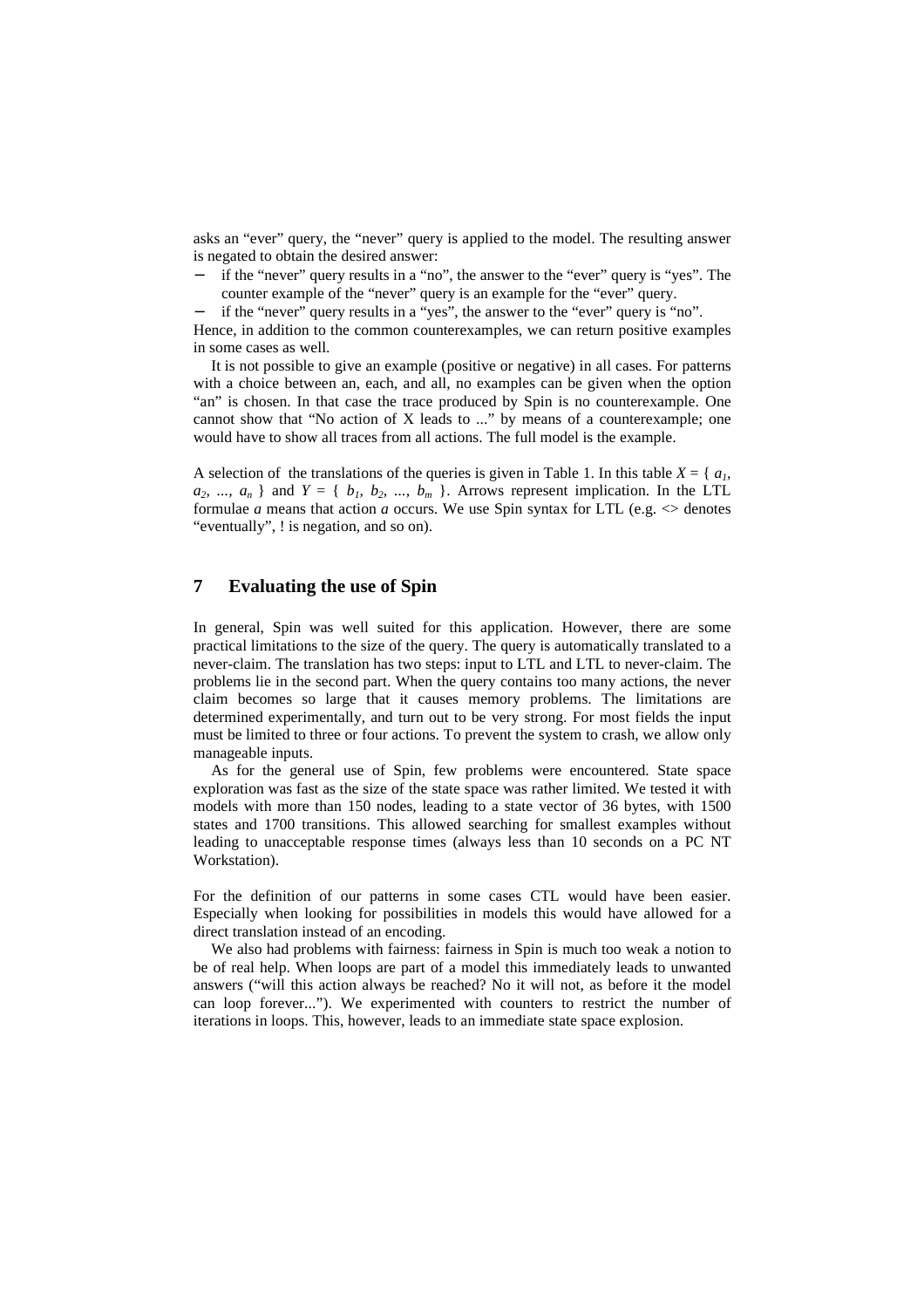**Table 1.** Translation of queries to LTL

|                  |                 | Pattern 1: does the series of actions $[a_1, a_2, , a_n]$ never/ever/always occur                                                                                                                                                                                                                                                                                                                                                                           |
|------------------|-----------------|-------------------------------------------------------------------------------------------------------------------------------------------------------------------------------------------------------------------------------------------------------------------------------------------------------------------------------------------------------------------------------------------------------------------------------------------------------------|
| 1.1              | never           | neverafter[ $a_1 \ldots a_{n-1}$ ; $a_n$ ]                                                                                                                                                                                                                                                                                                                                                                                                                  |
|                  |                 | $neverafter[a_1 \ldots a_{n-2}; a_{n-1}] \mid  $                                                                                                                                                                                                                                                                                                                                                                                                            |
|                  |                 |                                                                                                                                                                                                                                                                                                                                                                                                                                                             |
|                  |                 | $neverafter[-iai]$                                                                                                                                                                                                                                                                                                                                                                                                                                          |
|                  |                 | where neverafter $[a_1 \ldots a_{n-1}; a_n] =$                                                                                                                                                                                                                                                                                                                                                                                                              |
|                  |                 | $([ ] (a1 -> neverafter[a2  an-1; an ] ) )$                                                                                                                                                                                                                                                                                                                                                                                                                 |
|                  |                 | $neverafter[-ia] = [] !a,$                                                                                                                                                                                                                                                                                                                                                                                                                                  |
| 1.2              | always          | $\langle \rangle$ (a <sub>1</sub> & $\langle \rangle$ < > (! a <sub>1</sub> & $\langle \rangle$ < > (a <sub>2</sub> & $\langle \rangle$ + (la <sub>2</sub> $\langle \rangle$ ) = (a <sub>n</sub> ))<br>Pattern 2: an/each/all action(s) from set X lead(s) to an/all action(s) from set Y                                                                                                                                                                   |
| 2.1              | an-an           | $[ ] (a_1 \rightarrow \leftarrow \leftarrow ( b_1    b_2    \dots    b_m ) ) ]$                                                                                                                                                                                                                                                                                                                                                                             |
|                  |                 | $[ ] (a_2 \rightarrow \& ( b_1    b_2        b_m ) )   $                                                                                                                                                                                                                                                                                                                                                                                                    |
|                  |                 | $\begin{bmatrix} 1 & (a_n \rightarrow < > (b_n) \mid b_n \mid & \ldots \mid b_n \mid \end{bmatrix}$                                                                                                                                                                                                                                                                                                                                                         |
| $2.2\,$          | an-all          | $[ ] (a, -> (-> b, \& c <> b, \& c. & c <> b, ) )$<br>$[ ] (a_2 \rightarrow (-\infty b_1 \& \& \iff b_2 \& \& \dots \& \iff \iff b_m ) ) ]$                                                                                                                                                                                                                                                                                                                 |
|                  |                 | $\ddotsc$<br>$[$ ] $(a_n > (b, & c & b, & c &  & c & b ) )$                                                                                                                                                                                                                                                                                                                                                                                                 |
| 2.3              | each-an         | $[ ] ((a,        a_n) \rightarrow \sim (b,       $<br>$b_n$ ))                                                                                                                                                                                                                                                                                                                                                                                              |
| 2.4              | each-all        | $[ ] ((a,        a_n) \rightarrow ( > b, & &  & & & & & & & & & \cdots ) )$                                                                                                                                                                                                                                                                                                                                                                                 |
| $2.5\,$          | all-an          | $[ ] ((a_1 \&c \ldots \&c a_n) \rightarrow \langle > (b_1) ] ]$<br>$b)$ )<br>$\cdots$ $\pm$                                                                                                                                                                                                                                                                                                                                                                 |
| 2.6              | all-all         | $[ ] ((a_1 \& \& \ldots \& \& a_n) \rightarrow (\< b_1 \& \& \ldots \& \& \< b_n ) )$                                                                                                                                                                                                                                                                                                                                                                       |
|                  |                 | Pattern 3: do all actions from set X always/ever/never occur together                                                                                                                                                                                                                                                                                                                                                                                       |
|                  |                 | do all actions from set X exclude one another always                                                                                                                                                                                                                                                                                                                                                                                                        |
| 3.1              | together always | $\leftrightarrow$ a & $\&$ & $\&$ $\leftrightarrow$ a                                                                                                                                                                                                                                                                                                                                                                                                       |
| 3.2              | together never  |                                                                                                                                                                                                                                                                                                                                                                                                                                                             |
|                  |                 | $((\langle \times a, \&\& \& \times a, \&\& \dots \& \times a_{n-2} \&\& \& \& \times a_n) \rightarrow [] : a_{n-1}$ & &                                                                                                                                                                                                                                                                                                                                    |
|                  |                 | $((\langle >a, \&\& \dots \&& \langle >a, \rangle) \rightarrow [] \, : a, )$                                                                                                                                                                                                                                                                                                                                                                                |
| 3.3 <sub>1</sub> | exclude one     | $( \iff a_{_1} \;\; \rightarrow \;\; ! \iff \;\; (a_{_2} \;\; \big  \;\big  \;\; a_{_2} \;\; \big  \;\big  \;\; \dots \;\; \big  \;\big  \;\; a_{_n} ) \; ) \;\; \&\& \;$                                                                                                                                                                                                                                                                                   |
|                  | another always  | $(\langle > a_{2} \rangle > \langle > a_{1}   a_{3}   a_{4}   a_{5}   a_{6} \rangle)$ & &                                                                                                                                                                                                                                                                                                                                                                   |
|                  |                 | $(\langle > a_{n} \rightarrow \langle > a_{n}   \mid \ldots   a_{n-1} \rangle)$                                                                                                                                                                                                                                                                                                                                                                             |
|                  |                 | Pattern 4: an/each/all action(s) from set Y require(s) an/all action(s) from set X                                                                                                                                                                                                                                                                                                                                                                          |
| 4.1              | an-an           | (( !b, U (a, $    a_n  $ )    [] !b,                                                                                                                                                                                                                                                                                                                                                                                                                        |
|                  |                 |                                                                                                                                                                                                                                                                                                                                                                                                                                                             |
|                  |                 | $((\mathsf{b}, \mathsf{U}, \mathsf{c}, \mathsf{a}, \mathsf{a}, \mathsf{a}, \mathsf{a}, \mathsf{a}, \mathsf{b}, \mathsf{b}, \mathsf{b}, \mathsf{b}, \mathsf{b}, \mathsf{b}, \mathsf{b}, \mathsf{b}, \mathsf{b}, \mathsf{b}, \mathsf{b}, \mathsf{b}, \mathsf{b}, \mathsf{b}, \mathsf{b}, \mathsf{b}, \mathsf{b}, \mathsf{b}, \mathsf{b}, \mathsf{b}, \mathsf{b}, \mathsf{b}, \mathsf{b}, \mathsf{b}, \mathsf{b}, \mathsf{b}, \mathsf{b}, \mathsf{b}, \mathsf$ |
| 4.2              | an-all          | $( !b_1Ua_1 \&&  !b_1Ua_2 \&& \dots \&&  !b_1Ua_n )$                                                                                                                                                                                                                                                                                                                                                                                                        |
|                  |                 | $(1b_2Ua_1 \&& 1b_2Ua_2 \&& \dots \&& 1b_2Ua_n)$<br>$\ddots$                                                                                                                                                                                                                                                                                                                                                                                                |
|                  |                 | $(\;!\,b_{\scriptscriptstyle m}{\rm U} a_{\scriptscriptstyle 1} \;\;\&\&\;\;!\,b_{\scriptscriptstyle m}{\rm U} a_{\scriptscriptstyle 2}\;\&\&\;\; \ldots \;\;\&\&\;\;!\,b_{\scriptscriptstyle m}{\rm U} a_{\scriptscriptstyle n})\;\;\;\big \;\big \;$<br>$[ ]!b, ] [ ]!b, ] [ ]!b, ] ] \dots ] [ ]!b$                                                                                                                                                      |
| 4.3              | each-an         | $(( b_1U(a_1)  \ldots   a_n))$   [ ] !b <sub>1</sub> ) & &                                                                                                                                                                                                                                                                                                                                                                                                  |
|                  |                 | $((!b_2U(a_1 \mid \ldots \mid a_n)) \mid   [ ]!b_2)$ & &                                                                                                                                                                                                                                                                                                                                                                                                    |
|                  |                 | $((!b_{n}U(a_{1} \vert \vert \ldots \vert a_{n})) \vert \vert []!b_{n})$                                                                                                                                                                                                                                                                                                                                                                                    |
| 4.4              | each-all        | $((!b_1Ua_1 \&&   b_1Ua_2 \&&  \&&   b_1Ua_n)$   [ ] $ b_1 \rangle \&&$                                                                                                                                                                                                                                                                                                                                                                                     |
|                  |                 | $((1b, Ua, \&\& 1b, Ua, \&\& \dots \& 1b, Ua, )$   [] $(b, b, \&\& 1b, Ua, \& \dots \& 1b, Ua, )$                                                                                                                                                                                                                                                                                                                                                           |
|                  |                 | $($ (!b_Ua, && !b_Ua, &&  && !b_Ua_)    []!b_)                                                                                                                                                                                                                                                                                                                                                                                                              |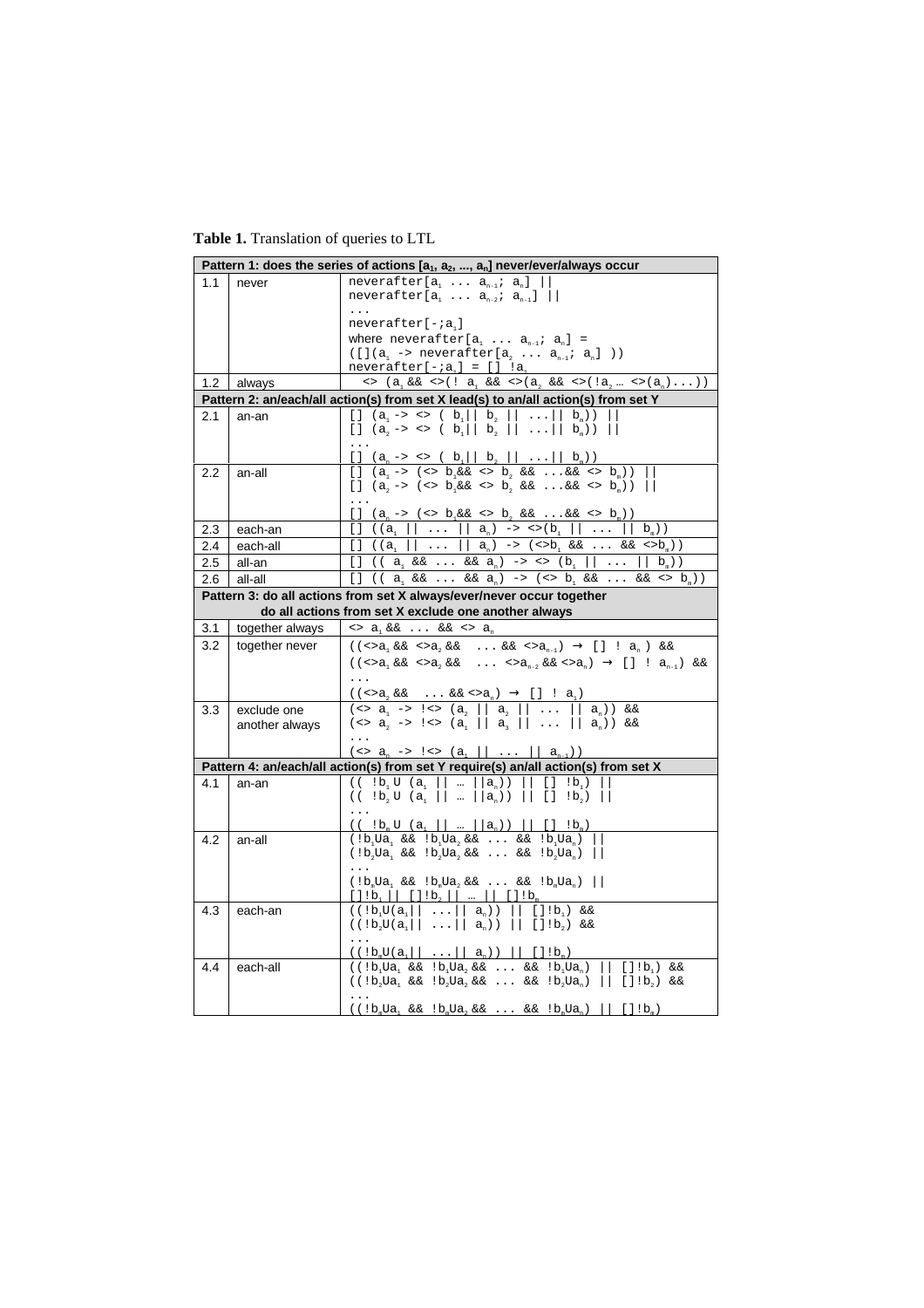Finally, we had some problems in using bit-state hashing. For our models, bit-state hashing hardly ever lead to correct answers. The reason for this is still unclear. Using different hash functions was not of any help. As we plan to introduce data, which most certainly will lead to large state spaces, this problem needs to be looked at.

# **8 Conclusions and future extensions**

We have shown how model checking can be made accessible to a large, not formally trained audience. Our approach has been validated in real-life situations and the first results are very promising. People are enthusiastic and find this type of analysis very appealing. It complements a number of other analysis techniques that have been traditionally been applied in business modeling, such as stochastic simulation.

A number of extensions are planned after careful validation of the current approach. One of these is to allow (logical) combinations of patterns, such as conjunction, implication and "unless". This is a straightforward extension of our implementation, where, however, the limitations of the Spin LTL translator will form a severe limitation.

Currently, our business modeling language is being extended with an objectoriented data modeling language. It would be desirable to add this language to the translation to Promela as well. However, its impact on business query patterns is still not clear and should be prepared together with end users of the tool.

Finally, we would like to use AMBER models as a requirements language as well, in order to be able to check correspondence between service specifications and implementations. This would support our business modeling approach, where often one starts with a service specification of the business model to be defined, which is then refined into a detailed business model.

In principle it is possible to translate AMBER models to LTL: and-joins roughly correspond to conjunction, or-joins to disjunction. However, it then becomes unclear what part of the model can be viewed as an assumption, and what is the consequence part. The AMBER model  $a \rightarrow b$  can be read both as "if *a* occurs, then *b* will occur thereafter", or as "*a* and *b* will always occur, and *a* will precede *b*". To resolve those ambiguities additional graphical syntax or annotations in models are needed.

#### **Acknowledgement**

This paper results from the Testbed project, a 120 man-year research initiative that focuses on a virtual test environment for business processes. The Testbed consortium consists of ABP, the Dutch Tax Department, ING Group, IBM and the Telematica Instituut (The Netherlands) and co-operates with several Dutch universities and research institutes. The project is financially supported by the Dutch Ministry of Economic Affairs. We appreciate to acknowledge all Testbed contributors.

In the early stages of our work on functional analysis Jan Springintveld and Rob Gerth participated in the project as well. We gratefully acknowledge their